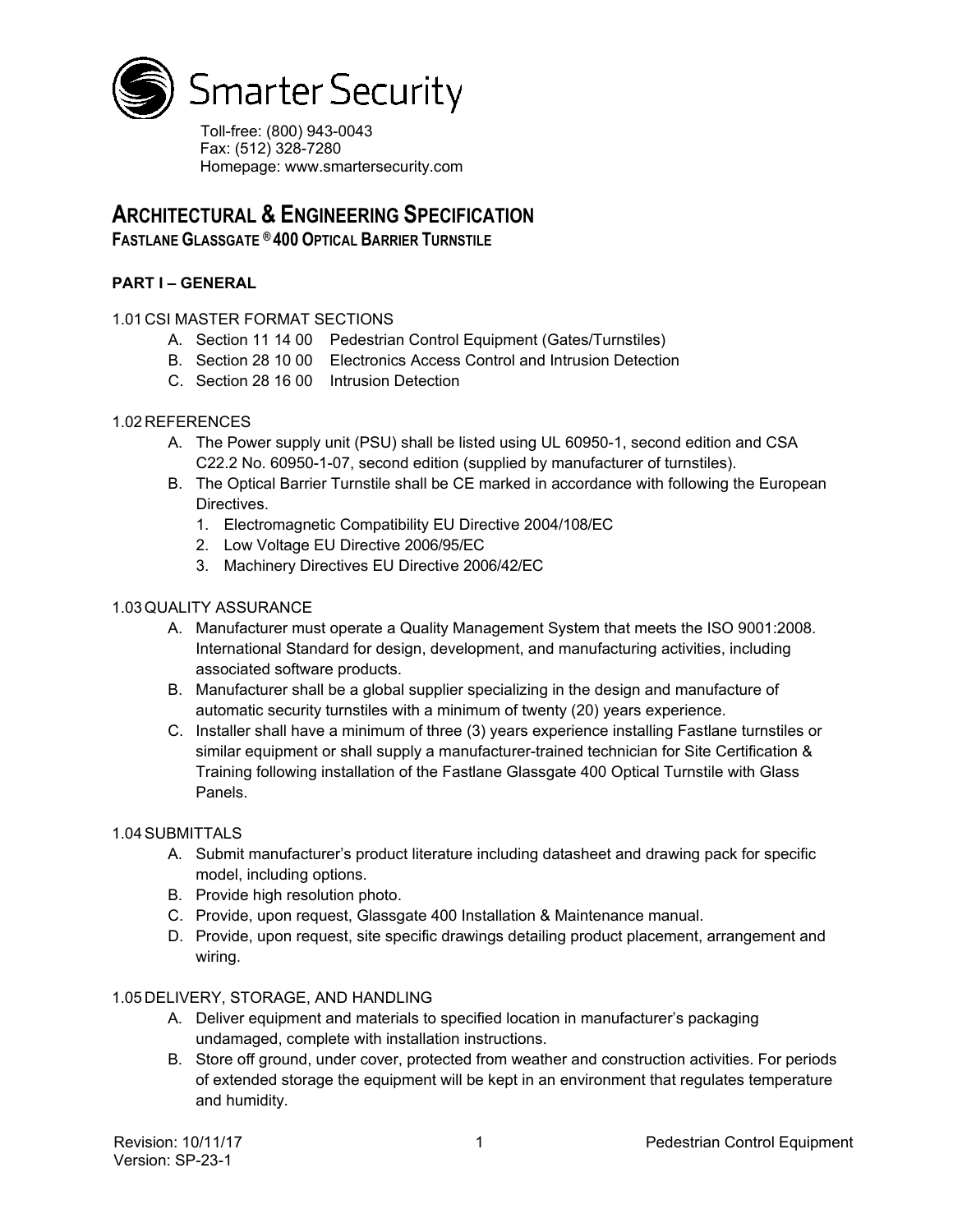C. Use forklift, pallet jack, or specified number of personnel for moving equipment, observing manufacturer's safety instructions at all times.

## 1.06PROJECT/SITE CONDITIONS

- A. Install Fastlane Glassgate 400 Optical Turnstiles with Glass Panels on level, finished floor, and in strict accordance with manufacturer's installation chapter in the provided Installation & Maintenance manual.
- B. Install Fastlane Glassgate 400 Optical Turnstile on manufacturer-supplied Floor Protector System to rest on a level finished floor.

## 1.07WARRANTY:

A. Manufacturer's standard form in which manufacturer agrees to repair or replace components of optical turnstile system that fail in materials or workmanship within specified warranty period. Failures include, but are not limited to, the following: faulty circuit boards (PCB), infrared beams, and mechanical components. Warranty Period: 3 years from date of shipment with Site Certification & Training, 1 year otherwise.

## **PART II - PRODUCTS**

#### 2.01 MANUFACTURER

A. Integrated Design Ltd, United Kingdom Smarter Security, Inc. is the exclusive distributor in North America and also distributes Fastlane products in Central and South America. 110 Wild Basin Road, #200, Austin, TX 78746, USA Tel: (512) 328-7277, Fax: (512) 328-7280, Web: www.smartersecurity.com

#### 2.02PRODUCT

A. Fastlane Glassgate 400 with Glass Panels, NO SUBSTITUTIONS. Include the following options: TCP/IP connections, Fastlane Desktop Remote Control Unit, Fastlane Touchcreen Remote, or Fastlane Connect.

#### 2.03 CONSTRUCTION

- A. Exterior:
	- 1. End Panels: stainless steel 304 grade 240 grit (satin #4) horizontal grain (standard).
	- 2. Side Panels: stainless steel 304 grade 240 grit (satin #4) horizontal grain (standard) with polycarbonate filter windows for the infrared beams.
	- 3. Encasement: stainless steel 304 grade 240 grit (satin #4) horizontal grain (standard)
- B. Interior Chassis:
	- 1. Chassis framework must be black satin, powder-coated mild steel
	- 2. 3/8" (10mm) mounting studs (qty 4) are required to secure the baseplate to the floor substrate.
- C. Decorative Tops:
	- 1. Stainless steel 304 grade 240 grit (satin #4) horizontal grain with Black Quartz Corian<sup>®</sup> for reader mounting locations.
	- 2. Optional Custom materials for reader mounting locations e.g.  $\frac{3}{4}$   $\frac{1}{2}$  (20-25mm) thick Stone.
- D. Glass Panels:
	- 1. Toughened safety glass to EN14179 or laminated glass to EN12150.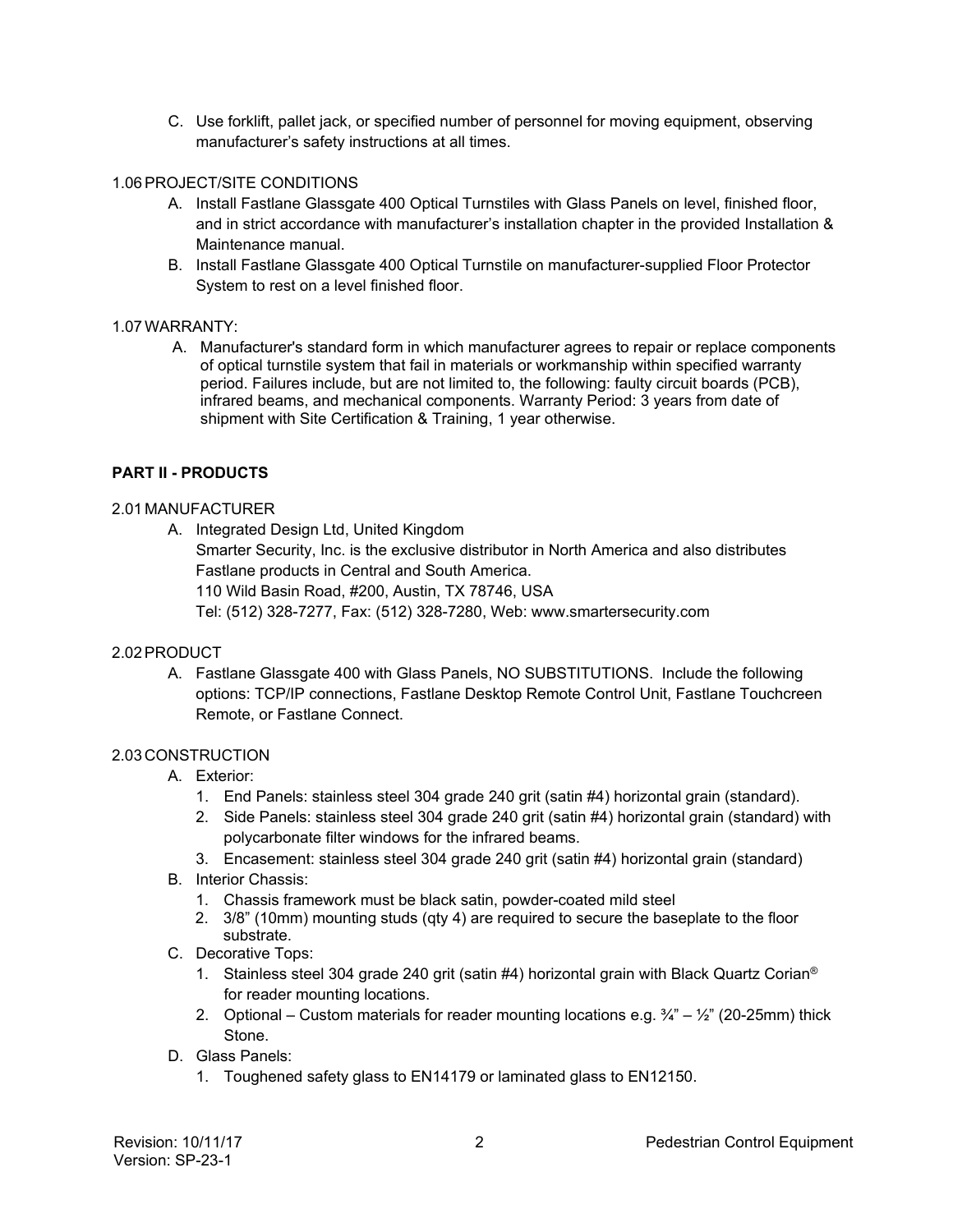- 2. Optional Glass Barrier Heights are available for 70.9" (1800mm) and 59.1" (1500mm) using 12mm laminated toughened glass. Lower barrier heights of 47.2" (1200mm) and Pedestal height 41.8" (1061mm) are available using 10mm toughed glass.
- E. Card Reader Window:
	- 1. Optional frosted acrylic inset into end panel
- F. Turnstile Status Display
	- 1. Located on the Right Hand Side of each lane viewed from the entrance/exit
	- 2. The Indicator is provided by LEDs diffused through frosted clear acrylic inset into the end panel.
- G. Enclosure:
	- 1. Dimensions
		- a. Elliptical end panel model Length 55.4" (1408mm), Width 8.5" (218mm), Height 41.8" (1063mm)
		- b. Square end panel model Length 55.4" (1408mm), Width 8.5" (218mm), Height 41.8" (1063mm)
	- 2. Pedestal weight
		- a. Interlane Pedestal (Inc Top Shaft Assy) 198lbs (90Kg)
		- b. Receive/Transmit Pedestal (incl. Top Shaft Assy) 174lbs (79Kg)
		- c. 70.9" (1800mm) DDA width Glass 37.4lbs (17Kg)
	- 3. Unit enclosure shall provide an Ingress Protection rating of IP40.

# 2.04EQUIPMENT

- A. General: Two or more adjacent pedestals utilizing pulsed infrared beams to create an invisible electronic field between pedestals, monitoring the passage of individuals entering and leaving a facility, discriminating between people and nuisances (such as common briefcases, umbrellas, and rolling carts); with dual swinging glass panels to physically deter unauthorized individuals from passing through the lane. A breaking force is applied to the glass panels when closed to deter an unauthorized user from pushing through. Standard Lane widths of 26" (660mm) and 36" (914mm) are available, custom lane widths may be accommodated subject to the application. All calibrations, feature set selections and diagnostics are built in to the unit managed on board by the relevant processor cards. Must not require a Windows based PC to operate.
- B. Types of units: The system shall consist of a Transmit Gate Pedestal (TXG) and a Receive Gate Pedestal (RXG) to provide a single lane, and Interlane Pedestals (INT) to form additional lanes between the RXG and TXG pedestals.
- C. Capabilities:
	- 1. Detect and deter unauthorized persons from entering into the protected area.
	- 2. Detect unauthorized persons more than 1/4 inch (5 mm) at waist height, behind an authorized person, that is "tailgating" or "piggybacking."
	- 3. Detect direction of movement, that is, entry and exit.
	- 4. Verify entry into the protected area following authorization.
	- 5. Provide alarm outputs on detection of a violation by means of:
		- a. Local sounders and indicators
		- b. Remote sounder output
	- 6. Operate in bi-directional, single direction, no entry or free access modes.
	- 7. Minimize false alarms through the use of infrared beams connected to intelligent detection algorithms.
	- 8. Process a high number of people without security guard intervention, unless access is rejected by the system or a system anomaly occurs.
	- 9. Ensure a fast throughput, up to one person per second, subject to the access control system.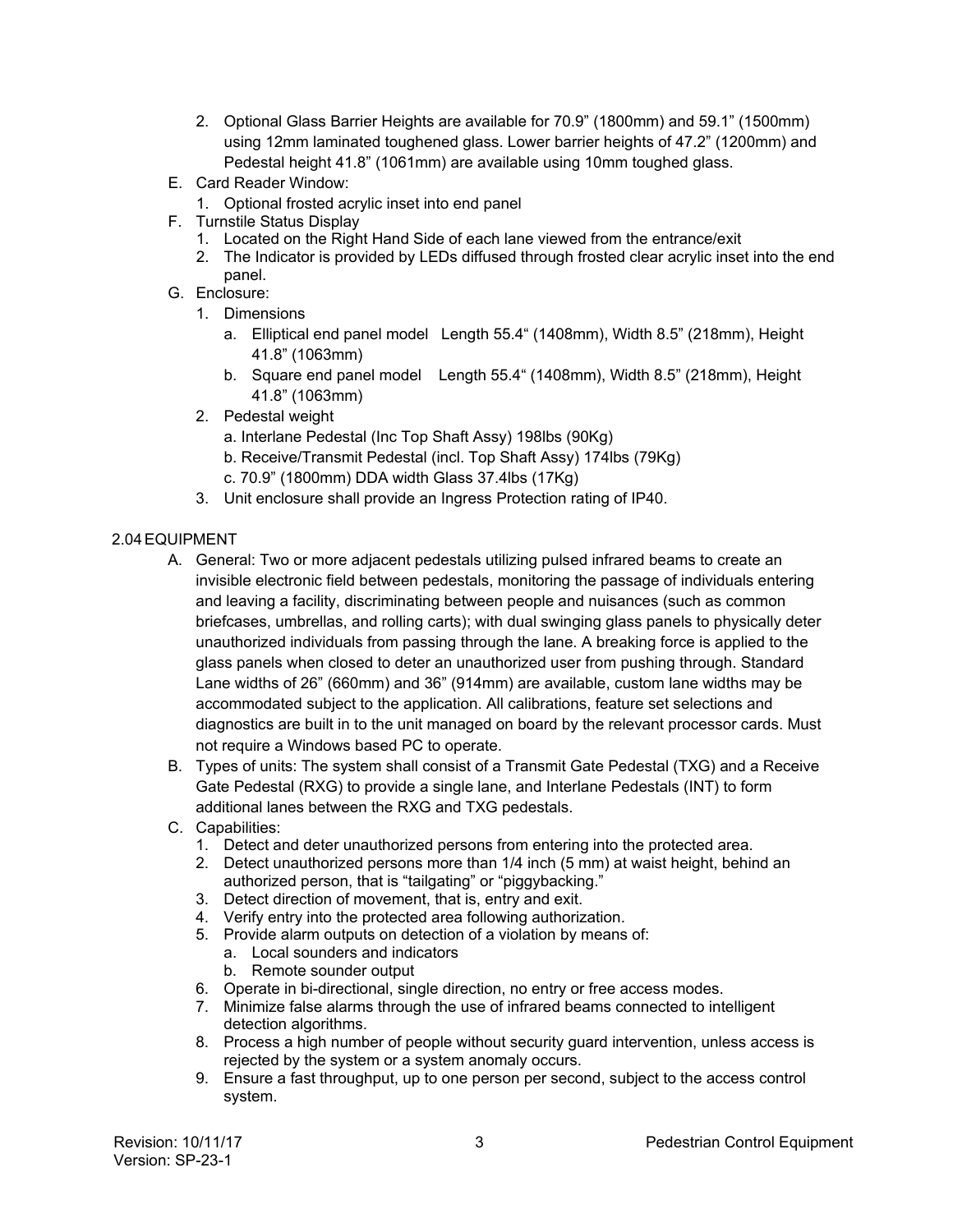- 10. Buffering multiple inputs from an access control system to maximize throughput.
- 11. Easy to use.
- 12. Allow free movement for wheelchair users with ADA width lanes.
- 13. Allow safe emergency egress through a fire alarm input to open the glass panels.
- 14. Entry and exit with an authorized card, biometric, or other credential.
- 15. Entry and exit that is unauthorized causing an alarm.
- 16. Authorized card being read by the system but no entry or exit taking place using an optional alarm configuration.
- 17. Card presented for entry but exit occurring causing an alarm.
- 18. Card presented for exit but entry occurring causing an alarm.
- 19. Obstruction of an infrared beam path causing an alarm.
- 20. Create an alarm for a person pushing/forcing the glass panels, that is, forced entry.
- 21. Barrier Breakaway force greater than or equal to 120N.
- 22. Optional toothed, electromechanical barrier locking mechanism in place of friction brake.
- D. Fastlane Optical System
	- 1. Intelligently monitored infrared beam matrix: Up to 32 beam paths per lane.
		- a. IR Beams with distributed processing for maximum signal analysis. Every 4 infrared beam paths have a dedicated microprocessor coupled to a custom-designed system controller. These technologies work together to create an "entity management" system that 'thinks' in real time to accurately position the size, shape, and speed of individual entities in the lane.
		- b. Superfluous user behavior tolerated by the software without generating an alarm condition due to:
			- i. Partial passage through the beams and moving back out again.
			- ii. Hesitation in the beam field for less than a pre-selected number of seconds.
			- iii. Presenting a card for authorization while within the beam-field, but before completing passage through it.
	- 2. Access request transaction speed: Time delay of no greater than 100ms in signaling passage through the beams and readying the turnstile for the next user except when a greater delay is caused by the attached access control system.
		- a. The optical system must be capable of throughput of up to 1 person per second.
	- 3. Glass Panel Control Beams: Utilize a matrix of up to 32 infrared beam paths as glass barrier control to reduce the velocity or stop the glass barrier movement in the event that a user is in the path of an operating barrier.
	- 4. Visitor Management System: Allows an unlimited number of people to pass through the lane. Once the visitors have entered and the system no longer sees anyone entering or exiting for 3 seconds, the glass panels return to the closed position.
- E. Operating Modes
	- 1. Optical turnstile mode where by the glass panel barriers are positioned to the exit end of the lane and the system operates as an optical-only turnstile.
	- 2. Normally closed mode where by the barriers are closed (centered within the lane) and open away from requested and authorized direction of travel.
	- 3. Visitor entry mode where the turnstile opens upon visitor request and allows free travel through the turnstile without issuing an alarm. Once the visitors have entered and the system no longer sees anyone entering or exiting for 3 seconds, the beam operations return to their original security setting.
	- 4. Emergency unit must have a dedicated input for integration with a fire control panel to receive fire alarm signals. When the emergency signal is activated, glass barriers will open in the exit direction and remain open to allow unobstructed passage. Once the emergency signal is deactivated, the unit must return to the operating mode immediately preceding the alarm.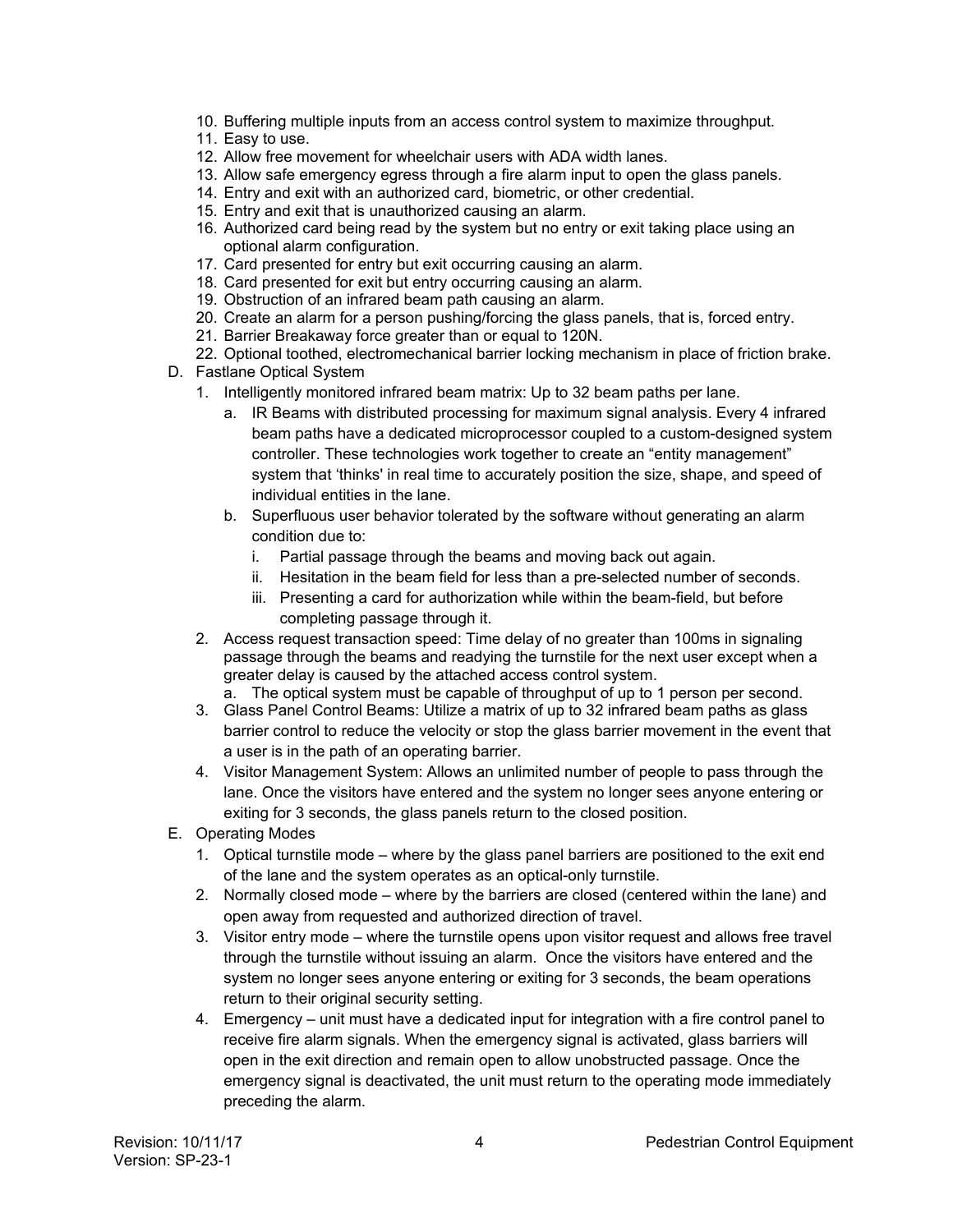- 5. Power Fail unit must have glass panel barriers that open automatically with internal auxiliary power option in the event of power failure. Without this option, barriers may be easily pushed open in either direction. Once power is restored, unit must return to the operating mode immediately preceding the event.
- F. Inputs:
	- 1. Entry Request: Normally Open dry contract. Closing on request for <1 second
	- 2. Exit Request: Normally Open dry contract. Closing on request for <1 second
	- 3. Entry Visitor Request: Normally Open momentary closing switch contacts
	- 4. Exit Visitor Request: Normally Open momentary closing switch contacts
	- 5. Break Glass Unit / Fire Panel: 12V to 24Vdc Opto Isolated, 20mA max
	- 6. Ethernet port
- G. Outputs:
	- 1. Voltage-free relay contacts rated 24Vdc @ 500mA for the following functions for alarm indicators, and to provide turnstile and entry and exit door emulation.
	- 2. Output to Access control System:
		- a. Access monitoring (used as confirmation of access after authorization)
			- i. Entry: Normally closed (opening for 1s)
			- ii. Exit: Normally closed (opening for 1s)
		- b. Alarm 1: Normally closed (closing for a minimum of 1s)
		- c. Alarm 2: Normally open (closing for 1s)
	- 3. Two-Stage Audio/Visual Alarm System
		- a. First stage notifies user and guard that someone has entered the lane without authorization.
			- i. Allows user to back up and attempt authorization, before going into a full alarm.
			- ii. Guard becomes aware that a lane violation may occur.
		- b. Second stage notifies user and guard that someone has passed through the lane without authorization.
			- i. Notifies the user that they have passed through the lane without authorization.
			- ii. Guard becomes aware that a lane violation has occurred and to take appropriate action.
	- 4. Audible Alarms: Provide for each lane triggered in an alarm condition.
		- a. Local alarm sounders.
		- b. Relay Contact: utilized to trigger external alarm systems.
		- c. Secondary sounder that will be triggered in the event of "forced entry," that is, an individual tries to push through the glass panels after an alarm event.
	- 5. Status Display: Provide for each lane a visual indication of the status of the lane.
		- a. Standby White
		- b. Please Proceed Green
		- c. Red Lane closed
		- d. Flashing Red Alarm.
- H. Power Requirements:
	- 1. Pedestal: Low voltage 24Vdc supply current 1.5A nominal per barrier
		- a. Hazardous voltage must not be present at pedestal to ensure user safety.
	- 2. Power Supply Unit:
		- a. PSU to be remotely installed.
		- b. PSU Wall Mounted Metal Enclosure, approximately 13 inches (330mm) long by 8 inches (200mm) wide by  $5\frac{1}{2}$  inches (136mm) tall.
		- c. PSU input voltage 100Vac to 240Vac at 60/50Hz, connection by 5A fused spur.
- I. Wiring Requirements: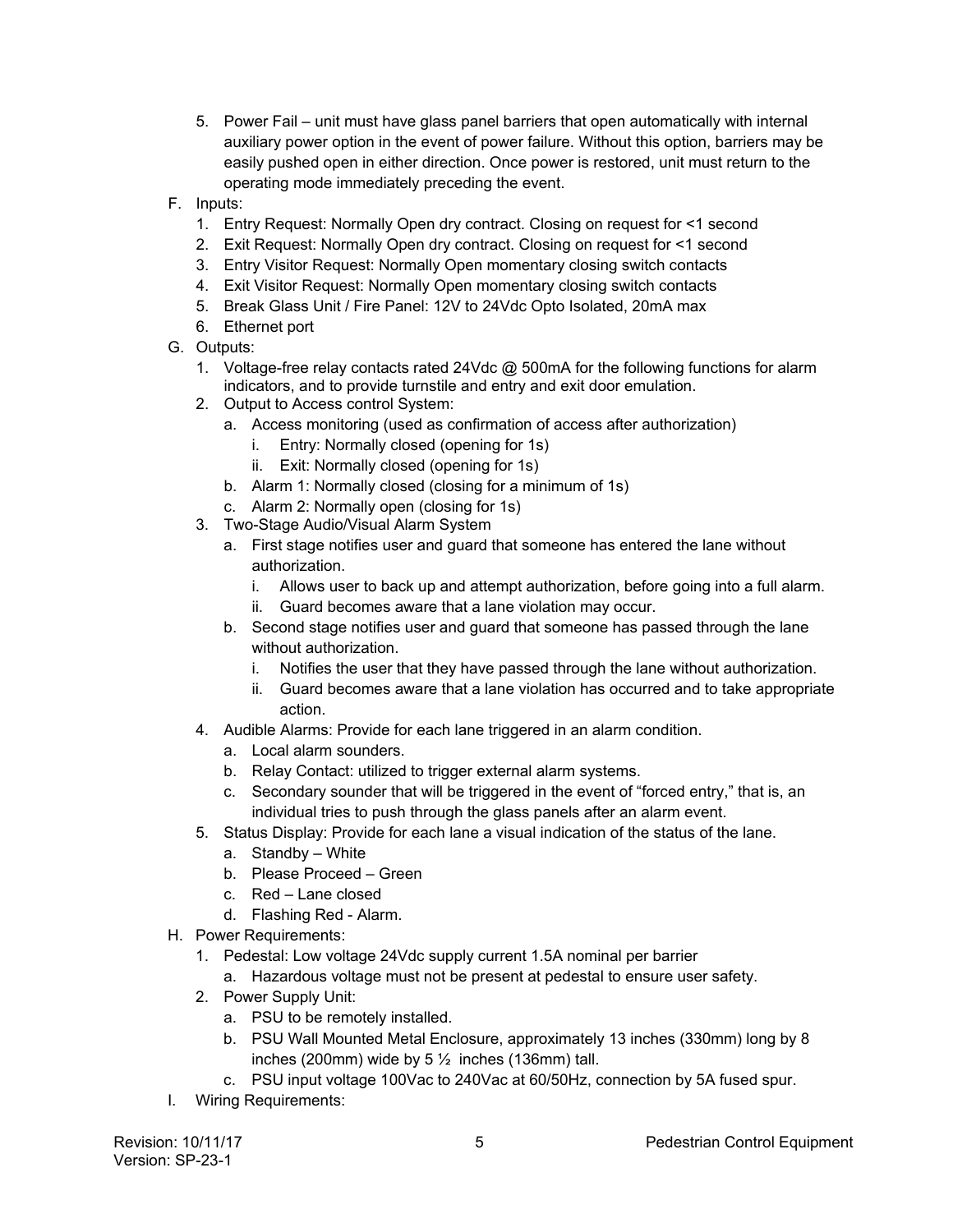- 1. Pedestal Wiring: Each Transmit and Receive Pedestals (pedestals with a single motor drive units) requires an independent 24Vdc supply using a minimum conductor cross sectional area of 16 AWG (1.5mm<sup>2</sup>) e.g. Belden 8620 or similar. Interlane Pedestals (pedestals with dual motor drive units) require two independent 24Vdc supplies.
- 2. Fastlane System Interconnect: A CAT5 cable (provided) between the Transmit and Receive or Interlane pedestals for each lane to facilitate power, synchronization of infrared beams, and motor driver communication.
- 3. Earth Cables: earth connection from each pedestal to ground, using a green/yellow sleeved cable with a minimum conductor cross sectional area of 18 AWG (1mm2).
- 4. Card Readers: as required by access control system manufacturer (typically mounted to pedestal on the right hand side of the lane entrance).
- 5. Access Control Lane Integration: as required by access control system manufacturer. (typically, 10-conductor cable with a minimum conductor cross sectional area of  $0.35$ mm<sup>2</sup> (22 AWG)).
- 6. Emergency Input: FP200 or similar from the Fire Panel Normally Closed relay contacts (or 24V signal) to each Interlane and Receive Pedestal.
- 7. Optional Touchscreen: a twisted pair plus screen e.g. Belden 8302, between all lane CPU's (up to 8 lanes) for RS485 communications with the optional Touchscreen Interface.
- 8. Optional Remote Control: 8-conductor cable with a minimum conductor cross sectional area of 22 gage (0.35mm2). Typically to reception desk or security room.
- 9. TCP/IP cables: An Ethernet cable is required between each Fastlane processor board and a remote location for a hub. The hub may either be connected to the Internet via a router or mobile network connection for remote support, diagnostics and software upgrade.

## 2.05FACTORY TESTING

A. Fastlane Glassgate 400 Optical Turnstile with Glass Panels shall be fully assembled and staged as a system at the factory to accommodate soak testing for a period of 48 hours at a minimum to ensure proper operation and electrical connectivity. System shall be inspected for mechanical, electrical and aesthetic condition prior to packaging and shipment.

#### 2.06SECURITY EQUIPMENT

- A. Card Readers: System compatible with major access control technologies for owner-provided card readers of suitable dimensions to be mounted onto pedestals. Must support integration of multiple card readers at each mounting location by manufacturer.
	- 1. Card Reader Mounting at pedestal ends:
		- a. Under, or surface-mounted on Corian decorative top part
		- b. Option at pedestal ends behind acrylic window or surface-mounted.
- B. Manufacturer-supplied Accessories
	- 1. Touchscreen Remote Control: Optional
		- a. Operational Mode Control through Touchscreen control.
			- i. Optical turnstile mode.<br>ii. Normal mode.
			- Normal mode.
			- iii. Visitor entry
		- b. Provide Visitor Buttons allowing an unlimited number of visitors to pass through the lane in the entry or exit direction.
			- i. Once the visitors have entered and the system no longer sees anyone entering or exiting for 3 seconds, the beam operations return to their original security setting.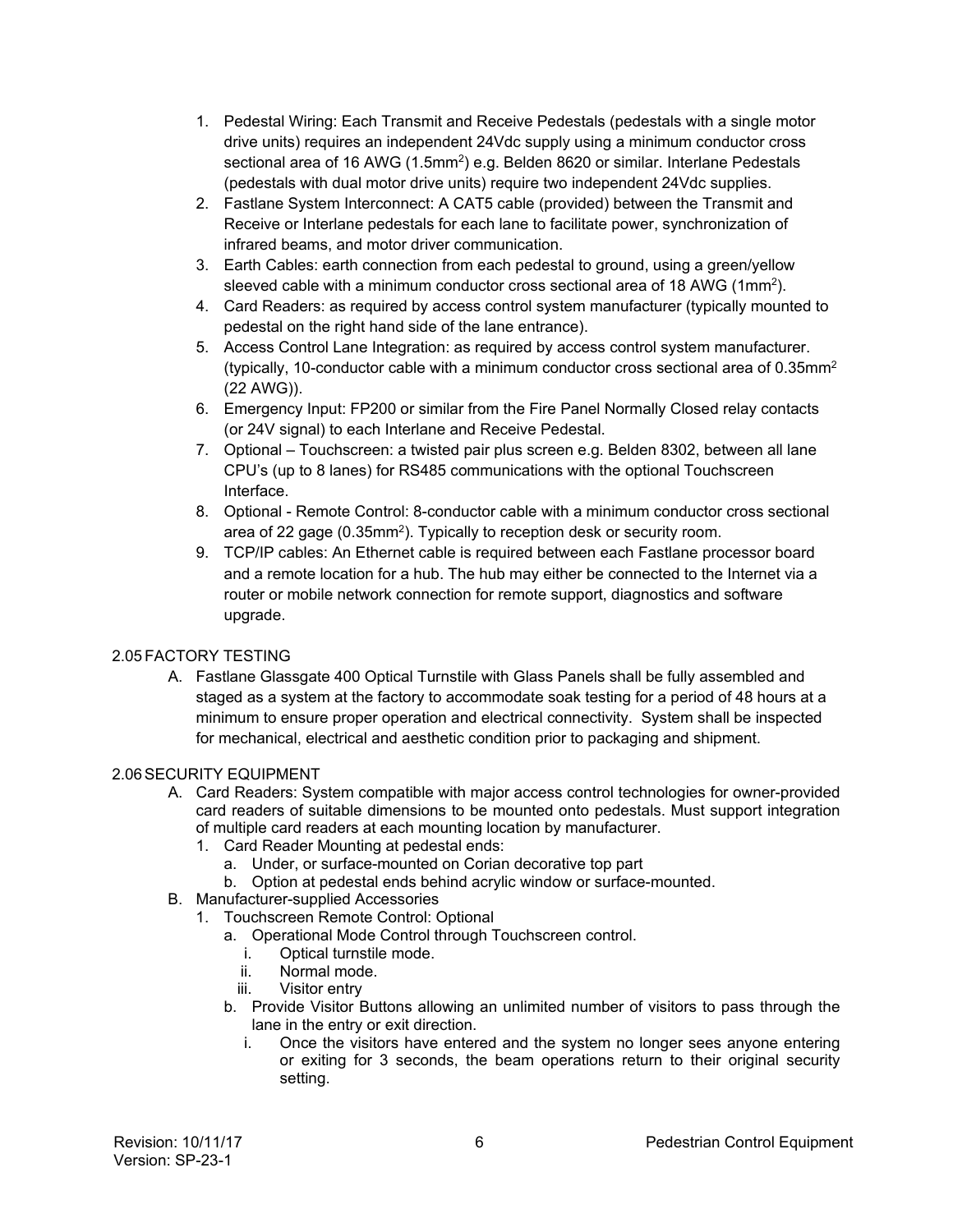- c. Provide indication designed to illuminate when an alarm is activated to provide a visual indication of the lane alarm status.
- d. Provide real time population count.
- 2. Remote Console: Optional
	- a. Provide Visitor Buttons allowing an unlimited number of visitors to pass through the lane in the entry or exit direction
	- b. Provide Alarm Indication
	- c. Key switch
- 3. Ethernet Connection:

The turnstiles will provide individual TCP/IP addresses when connected to a computer network to enable remote control of function and operation, along with remote monitoring facilities.

- 4. Floor Protectors: Optional. Modular system designed to support turnstile pedestals without need for drilling mounting bolts into floor or running a conduit under floor between pedestals for cables.
- 5. Fastlane Infill System: Optional. A series of decorative glass modular panels that guide users in a desired direction, while complimenting turnstile design.

#### 2.07ENVIRONMENTAL

- A Product use:
	- 1. Energy consumption per lane: 438kW hours per annum.
	- 2. Maintenance: Annual Interval 12 month interval minimum.
	- 3. Indoor use only.

#### 2.08SUSTAINABILITY

- A. The product is recyclable at end of life. The following materials are to be distributed to appropriate recycling facilities resulting in a very low residual waste of non-recyclable material.
	- 1. Stainless Steel (sheet material 1mm to 1.5mm thickness)
	- 2. Mild Steel (sheet material 1.2 to 3mm thickness)
	- 3. Plastics
	- 4. Glass
	- 5. Printed circuit boards
	- 6. Special components e.g. gearboxes and motors, friction brakes, power supply modules
- B. The product is supplied on reusable plastic pallets with recyclable carton packaging comprising of the following materials.
	- 1. Corrugated fiber board
	- 2. Foam
	- 3. Polyethylene

## **PART III – EXECUTION**

#### 3.01 SITE EXAMINATION

- A. Inspection: Installer / Integrator shall examine the installation and advise the contractor of any site conditions unacceptable for proper installation of product.
	- 1. Finished floor substrate must be dead level within the footprint of the turnstile.
	- 2. Main supply service for power supply and low voltage power out & control wiring must be installed.
- B. Installation: Turnstiles shall be installed in accordance with manufacturer's Fastlane Installation & Maintenance manual.
- C. Setup & Adjustment: Installer / Integrator shall perform initial equipment electronic adjustments to ensure proper performance after installation.